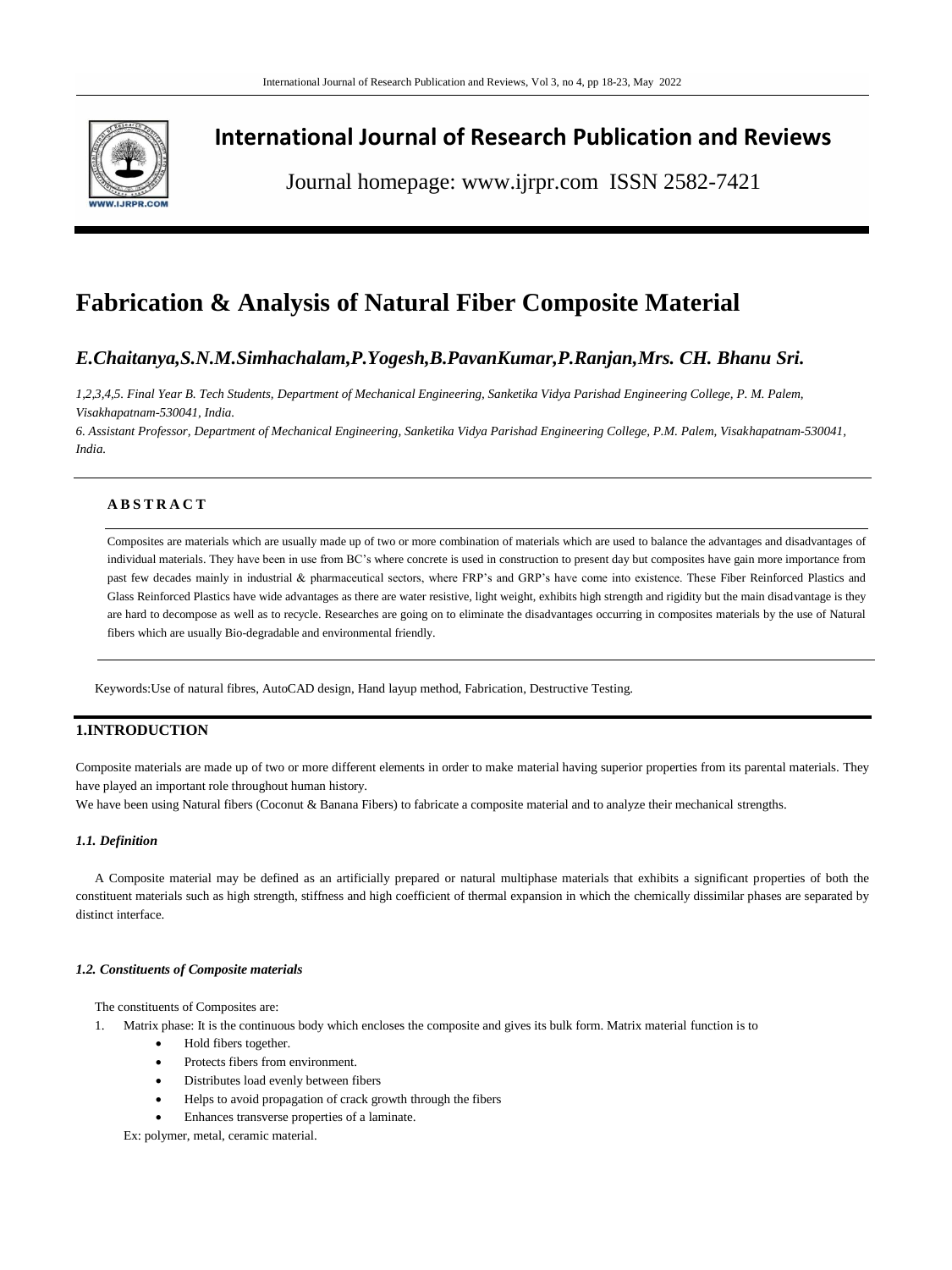2. Dispersed phase: It is the structural constituent which determines internal structure. The role reinforcement is to strengthen and stiffen the composite trough prevention of matrix deformation by mechanical restraint. Ex: Fibers, Particulates, Flakes or whisker.

# *1.3. Types of Composites*

- 1. Naturally Occurring composites: Bones, Wood.
- 2. Man-made Composites: Reinforced Concrete, Fibrous Composites, Cermet.

#### *1.4. Classification*

- 1. Based on Matrix material.
	- Metal
	- Ceramic
	- Polymer

2. Based on Reinforced material.

- Fibrous
- Particulate
- Laminate

### *1.5. Methods of Fabrication*

- 1. Hand Lay-up method
- 2. Open molding method
- 3. Resin Infusion method
	- Resin Transfer Molding
	- Reaction Injection Molding
	- Vaccum-Assisted Resin Transfer Molding
	- Filament Winding
	- Pultrusion
	- Tube rolling
	- Compression molding
	- Injection Molding

#### *1.6. Applications*

- 1. Automobile parts
- 2. Storage tanks
- 3. Flooring
- 4. Plastic pipes
- 5. Structural components of air crafts
- 6. Sport equipment etc.

# **2.METHODOLOGY**

The methodology have the following sequence of steps:

- 1. Raw material Selection & Purchase.
- 2. Design Consideration.
- 3. Fabrication.
- 4. Destructive Testing.
- 5. Results.
- 6. Conclusion.

 Here, we have chosen Coconut fiber & Banana Fiber as reinforcement and Epoxy resin as matrix material. We have used AutoCAD to design the composite and shown degree of laying of fibers and order od laying.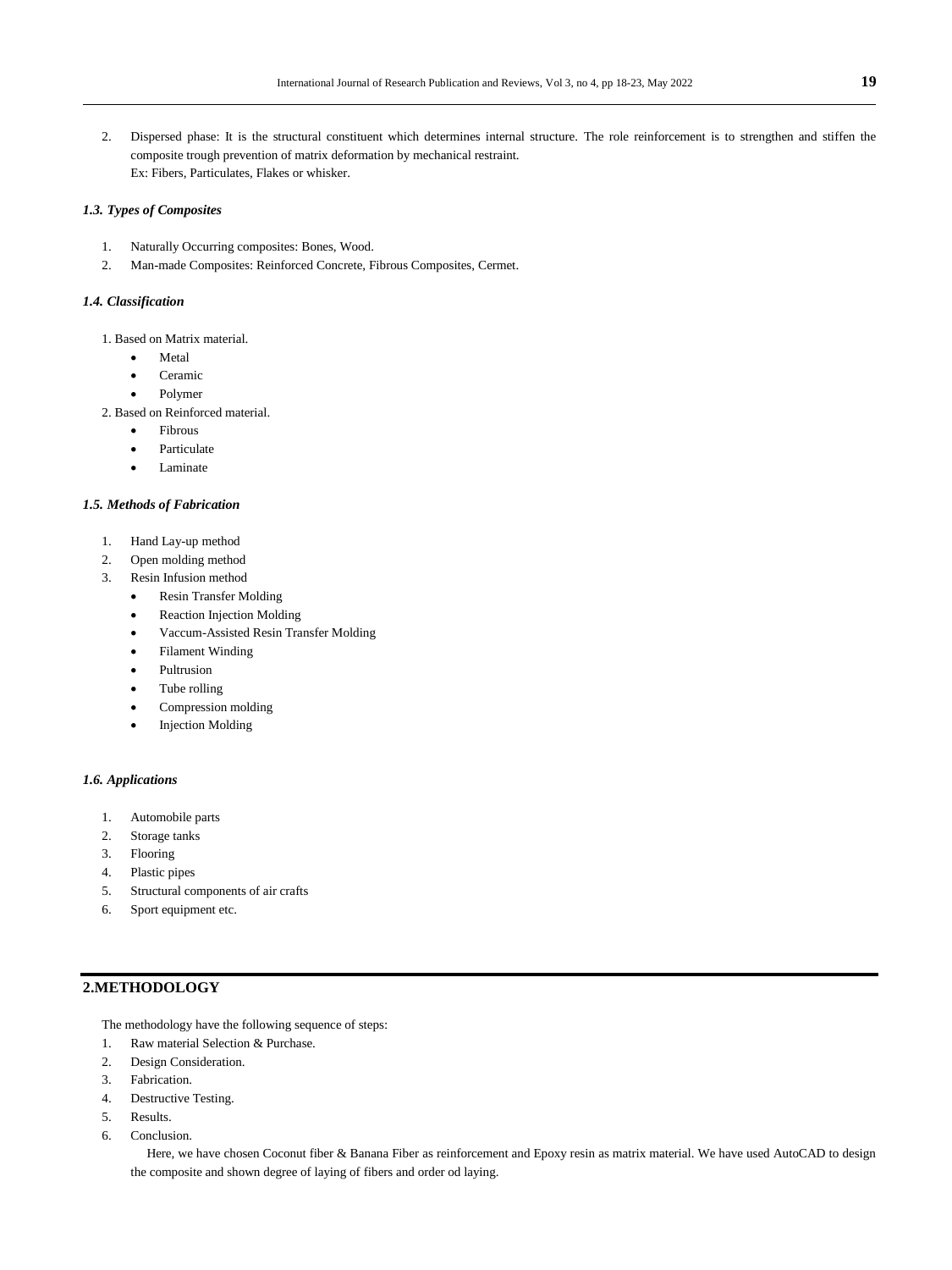# **RAW MATERIALS**:

- Reinforcement:
	- Coconut Fiber : Coconut Fiber exhibits the following properties
		- 1. Agro-renewability
			- 2. Biodegradability
			- 3. Extensibility
			- 4. Moisture regain
		- 5. High durability & resistance against Sunlight
		- Banana Fiber : The properties of Banana Fiber are:
			- 1. Better specific strength properties
			- 2. Light weight
			- 3. Fire resistance quality
			- 4. High strength
			- 5. Small Elongation
			- 6. Biodegradable
	- Matrix:
	- Epoxy Resin (Araldite LY 556) along with Hardener (Aradur HY 951)

| Properties                  | Specification    | Unit         | Araldite LY 556   | Aradur HY 951 |
|-----------------------------|------------------|--------------|-------------------|---------------|
| Viscosity at $25^{\circ}$ C | <b>ISO 12058</b> | mPa.s        | $10.000 - 12.000$ | $10 - 20$     |
| Density at $25^{\circ}$ C   | ISO 1675         | $\rm gm$ /cc | $1.15 - 1.20$     | $0.97 - 0.99$ |
| <b>Flash Point</b>          | ISO 2719         | $\sim$       | >200              | $>\!\!180$    |

Mixing Ratio:

|                 | Parts by Weight |
|-----------------|-----------------|
| Araldite LY 556 | 100             |
| Aradur HY 951   | $10 - 12$       |

Resin and Hardener should mixed uniformly until they form a Homogenous Mixture.

#### Curing Schedule:

| Temperature $(^{\circ}C)$ | ت     | $60*$  | $80*$ | $100*$ |
|---------------------------|-------|--------|-------|--------|
| Duration (hrs.)           | 24-49 | 4-8    | ے۔ ،  | -4     |
| Martens HDT $(^{\circ}C)$ | 35-40 | $\sim$ |       |        |

\*after gelling at room temperature.

## **DESIGN CONSIDERATION:**

- $\bullet$  Dimension : 60 x 60 x 10 (in mm)
- Percentage of constituents : Specimen 1:- 50% Fiber, 50% Epoxy resin
	- Specimen 2:- 60% Fiber, 40% Epoxy resin

Specimen 3:- 40% Fiber, 60% Epoxy resin.

Standard Specimen Sizes:

| <b>TEST</b>             | <b>SPECIMEN</b> | <b>STANDARD</b> |
|-------------------------|-----------------|-----------------|
| <b>Tensile Test</b>     | 210*50          | ASTM E8         |
| <b>Compression Test</b> | 140*50          | ASTM D3518/M    |
| Rockwell Hardness Test  | $20*20*6$       | ASTM D256       |
| Charpy Impact Test      | 55*10*10        | ASTM 370        |

# All Dimensions are in mm

# **FABRICATION:**

We have used Hand Lay-up Method for fabrication of Composite. The sequence of steps are as follows:

- Mold preparation.
- Sheet covering & Greasing.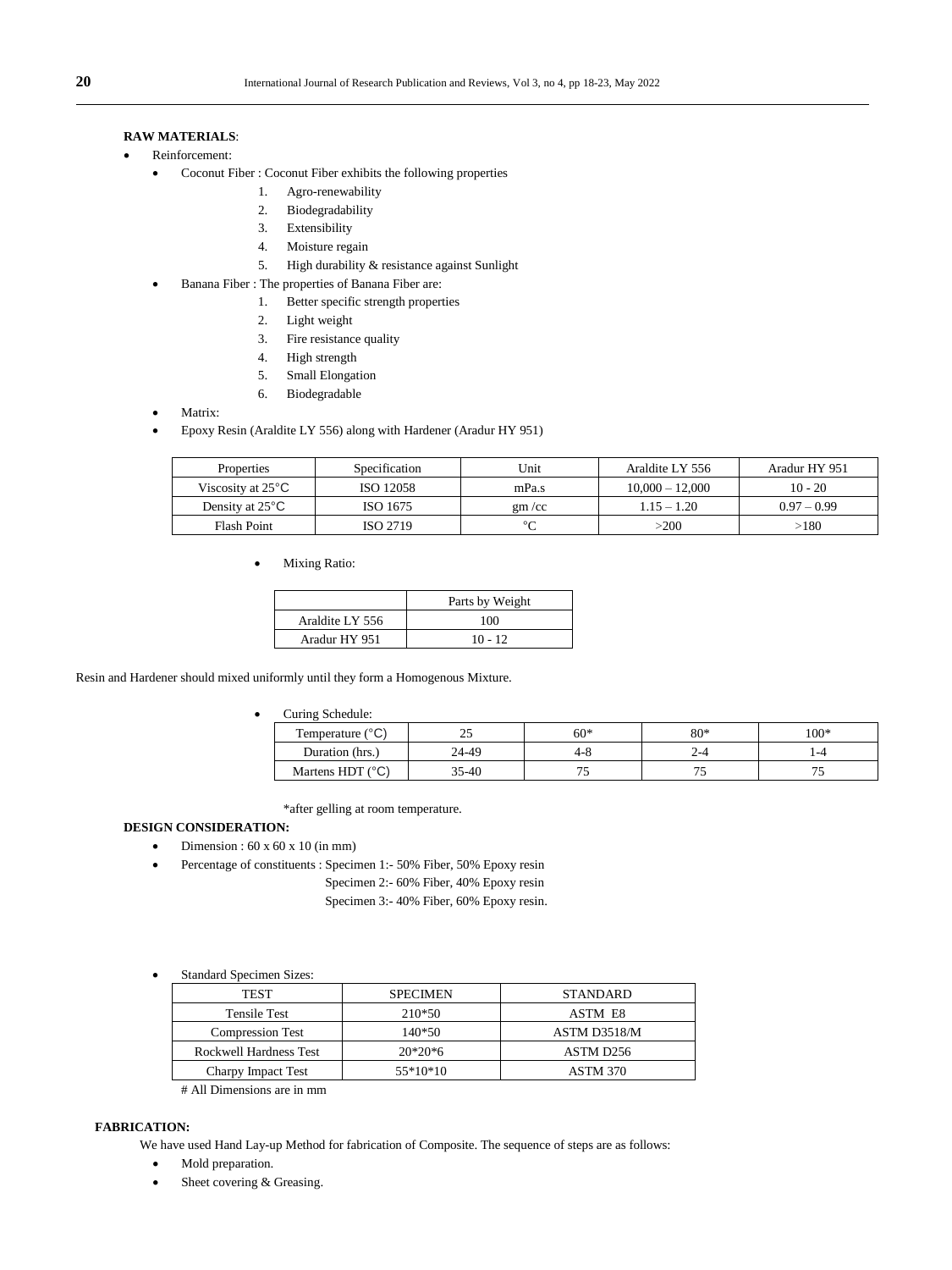- Fiber Lay-up.
- Resin preparation and applying.
- Curing time.

# **TESTING:**

 Our main motto is to fabricate Natural fiber Composite material and to determine its mechanical properties. So we have conducted the following Destructive Tests:

- Tensile Test
- Compression Test
- Rockwell Hardness Test
- Charpy Impact Test

# **3. EQUATIONS& RESULT**

Tensile Stress = Tensile Load / cross-section Area; Tensile Strain = Change in length / original length;Young's modulus =Tensile stress/Tensile Strain.

Compressive Stress = Compression Load/Cross-section Area; Compressive Strain= Change in length /original length; Young's modulus= Compressive stress /Compressive strain.

### Rockwell Hardness Test: For scale using Diamond indenter: - 100-h/0.002

For scale using ball indenter: - 130-h/0.002 where, h= height (in mm)

| <b>SPECIMEN RESULTS</b>                  |                   |                   |                   |                        |
|------------------------------------------|-------------------|-------------------|-------------------|------------------------|
|                                          | <b>SPECIMEN 1</b> | <b>SPECIMEN 2</b> | <b>SPECIMEN 3</b> | <b>WOODEN SPECIMEN</b> |
| TENSILE TEST<br>(in kN)                  | 4.9               | 1.6               | 5.5               | 1.5                    |
| <b>COMPRESSION TEST</b><br>(in kN)       | 42                | 28                | 45                | 29                     |
| <b>ROCKWELL HARDNESS</b><br>TEST(in HRB) | 37                | 26                | 43                | 30                     |
| <b>CHARPY IMPACT</b><br>TEST(in Nm)      | 13                | 09                | 16                | 02                     |

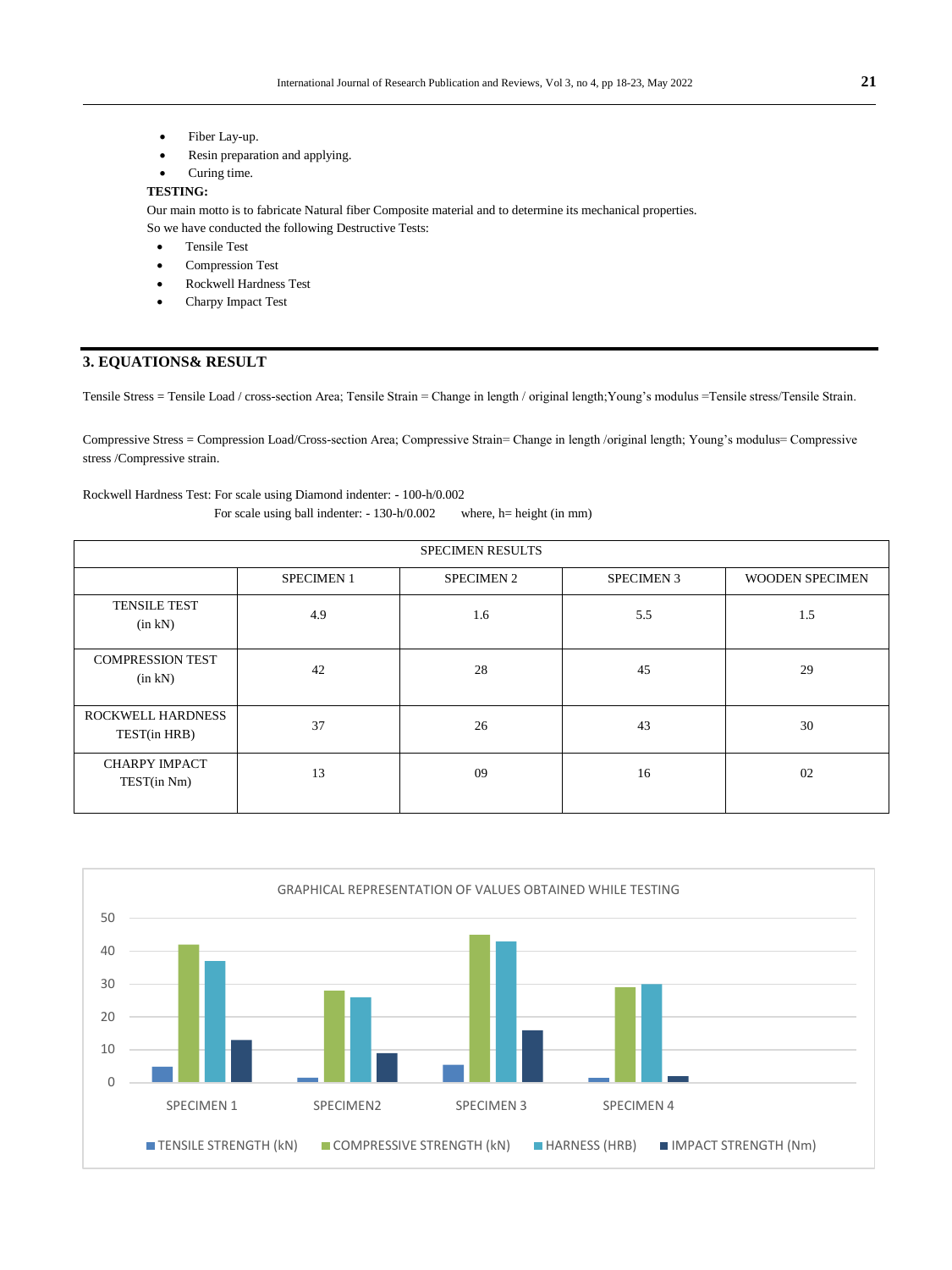| S.No            | TENSILE LOAD (kN) | TENSILE STRESS (kN/m2) | <b>TENSILE STRAIN</b> | YOUNG'S MODULUS<br>(MN/m2) |
|-----------------|-------------------|------------------------|-----------------------|----------------------------|
| Composite 1     | 4.9               | 1633.33                | 0.01                  | 163.333                    |
| Composite 2     | 1.6               | 533.33                 | 0.0066                | 80.808                     |
| Composite 3     | 5.5               | 1833.33                | 0.0133                | 137.844                    |
| Wooden Specimen | 1.5               | 500.00                 | 0.0066                | 75.757                     |

## **Other tabular form of tensile & compression tests are below respectively:**

| S.No            | COMPRESSIVE LOAD (kN) | <b>COMPRESSIVE STRESS</b><br>(kN/m2) | <b>COMPRESSIVE STRAIN</b> | YOUNG'S<br>MODULUS(MN/m2) |
|-----------------|-----------------------|--------------------------------------|---------------------------|---------------------------|
| Composite 1     | 42                    | 76.363                               | 0.0545                    | 1.401                     |
| Composite 2     | 28                    | 50.909                               | 0.0363                    | 1.402                     |
| Composite 3     | 45                    | 81.818                               | 0.0545                    | 1.501                     |
| Wooden Specimen | 29                    | 52.727                               | 0.0363                    | 1.452                     |

# **4. CONCLUSION**

Our project focuses on utilization of domestic waste as reinforcement and comparative study shows our Coconut and Banana fiber Composite has much good properties than wood.

It has better Mechanical Strength properties and it had wide scope for research has we have ended up with mechanical properties still it has scope for finding physical properties like density, Moisture Absorption, Void Content, Fiber Volume Percentage etc... As well as methods of recycling or decomposing as in case of Glass & Carbon Fiber Composites were Pyrolysis Method is used and Solvolysis is a chemically dissolving for resin composite.

Natural Fiber Composite Materials are rapidly growing importance both in Industrial application & Fundamental Research as they are Renewable, completely or partially recyclable, biodegradable so in order to produce cost effective and to safe guard Ecosystem.